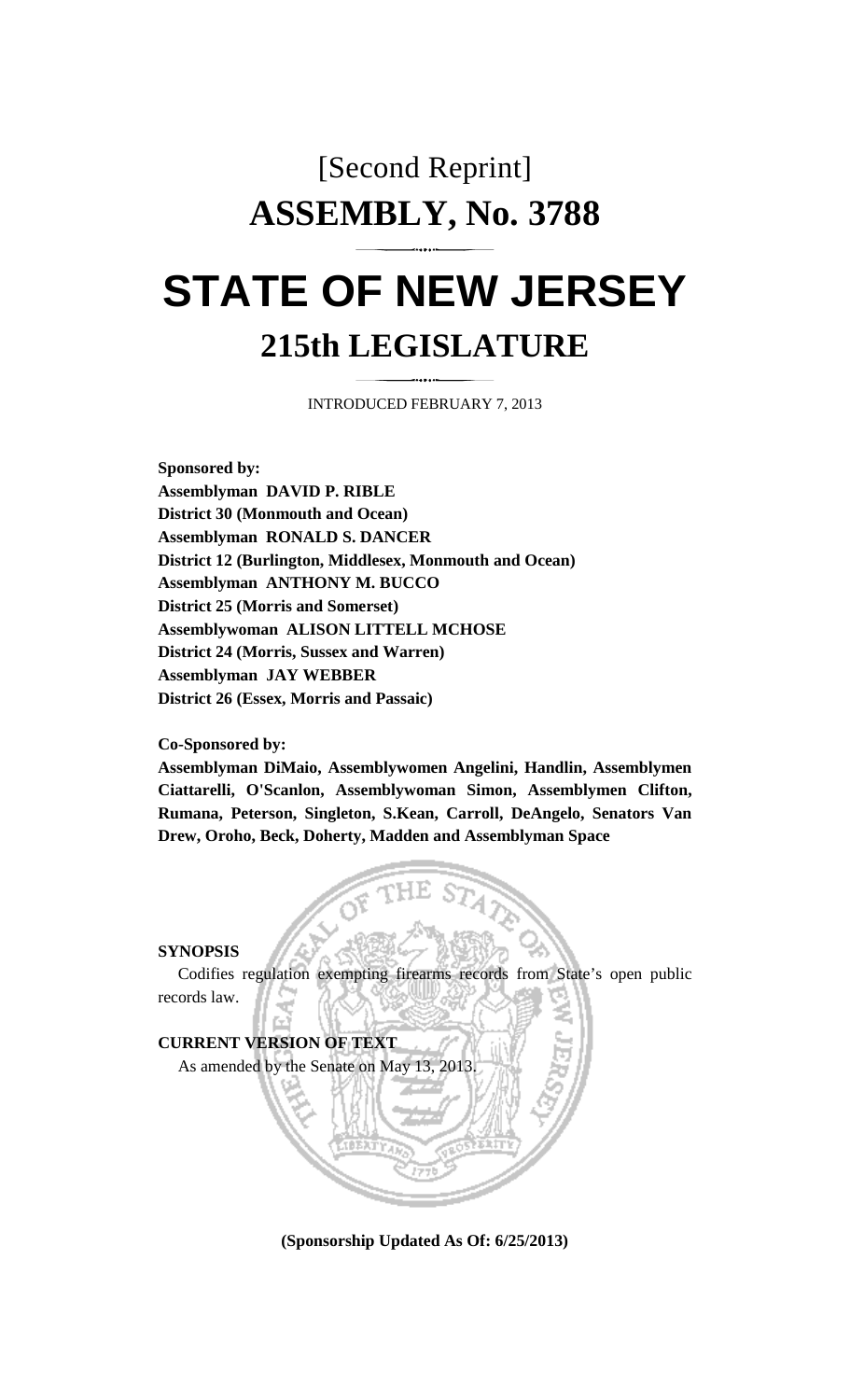### **A3788** [2R] RIBLE, DANCER

2

1 **AN ACT** concerning firearms records and amending <sup>2</sup> [P.L.1963, 2 c.73<sup>2</sup> P.L.1995, c.23<sup>2</sup>, c.23 and P.L.2001, c.404<sup>2</sup>. 3 4 **BE IT ENACTED** *by the Senate and General Assembly of the State*  5 *of New Jersey:* 6  $7 \t2$  [1. Section 1 of P.L.1963, c.73 (C.47:1A-1) is amended to read 8 as follows: 9 1. The Legislature finds and declares it to be the public policy 10 of this State that: 11 government records shall be readily accessible for inspection, 12 copying, or examination by the citizens of this State, with certain 13 exceptions, for the protection of the public interest, and any 14 limitations on the right of access accorded by P.L.1963, c.73 15 (C.47:1A-1 et seq.) as amended and supplemented, shall be 16 construed in favor of the public's right of access; 17 all government records shall be subject to public access unless 18 exempt from such access by: P.L.1963, c.73 (C.47:1A-1 et seq.) as 19 amended and supplemented; any other statute; resolution of either 20 or both houses of the Legislature; regulation promulgated under the 21 authority of any statute or Executive Order of the Governor; 22 Executive Order of the Governor; Rules of Court; any federal law, 23 federal regulation, or federal order; 24 a public agency has a responsibility and an obligation to 25 safeguard from public access a citizen's personal information with 26 which it has been entrusted when disclosure thereof would violate 27 the citizen's reasonable expectation of privacy and to safeguard 28 from public access information when disclosure thereof would 29 jeopardize personal or public safety; and [nothing contained in] 30 P.L.1963, c.73 (C.47:1A-1 et seq.), as amended and supplemented, 31 shall not be construed as affecting in any way the common law right 32 of access to any record, including but not limited to criminal 33 investigatory records of a law enforcement agency , unless 34 otherwise expressly provided. 35 (cf: P.L.2001, c.404, s.1)]<sup>2</sup> 36 37  ${}^{2}$ [2.]  $1.^{2}$  Section 1 of P.L.1995, c.23 (C.47:1A-1.1) is 38 amended to read as follows: 39 1. As used in P.L.1963, c.73 (C.47:1A-1 et seq.) as amended 40 and supplemented: 41 "Biotechnology" means any technique that uses living 42 organisms, or parts of living organisms, to make or modify 43 products, to improve plants or animals, or to develop micro-

 **EXPLANATION – Matter enclosed in bold-faced brackets** [**thus**] **in the above bill is not enacted and is intended to be omitted in the law.** 

**Matter underlined thus is new matter.** 

 **Matter enclosed in superscript numerals has been adopted as follows: 1**

**Senate SLP committee amendments adopted May 9, 2013.** 

**2 Senate floor amendments adopted May 13, 2013.**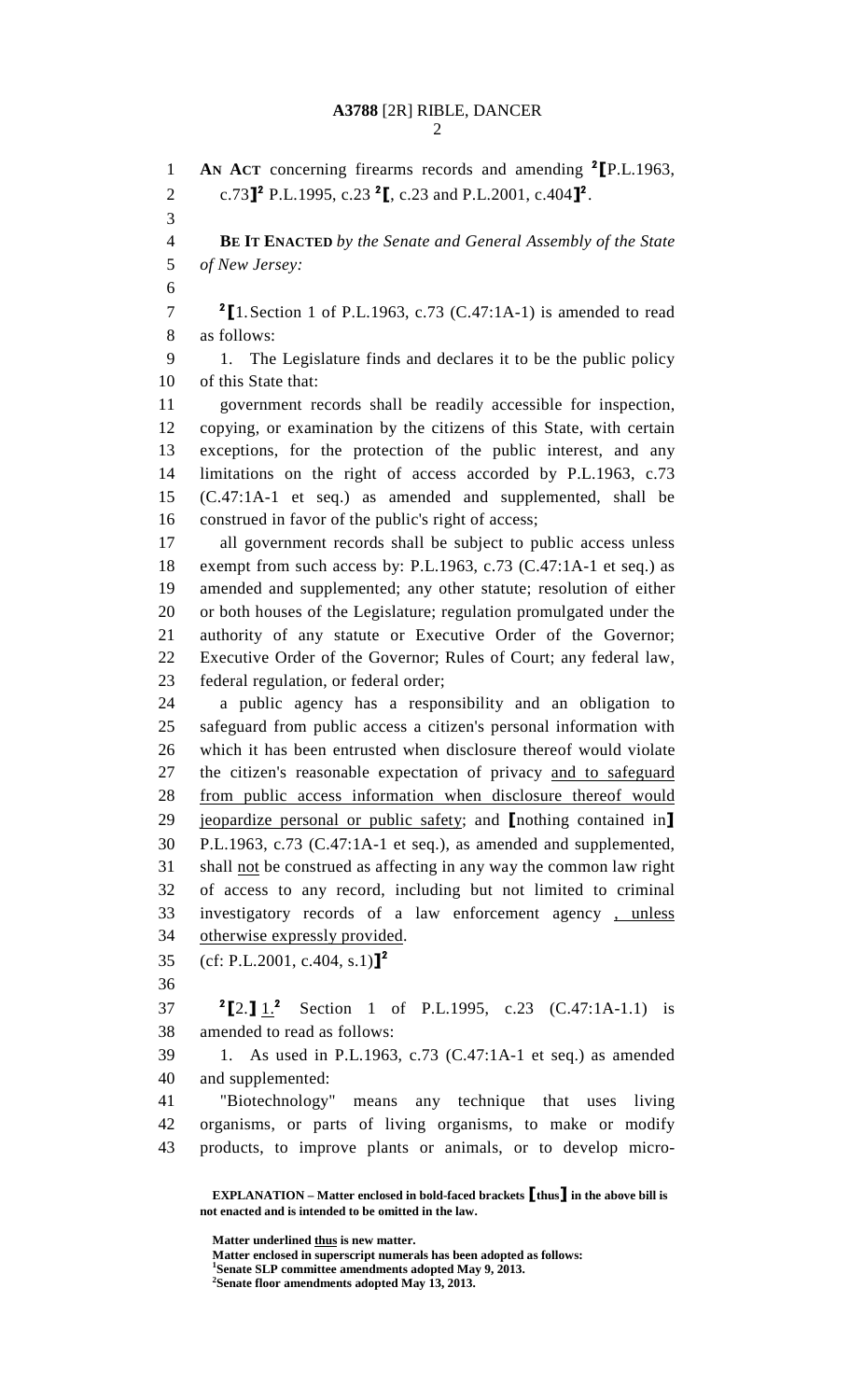1 organisms for specific uses; including the industrial use of 2 recombinant DNA, cell fusion, and novel bioprocessing techniques.

3 "Custodian of a government record" or "custodian" means in the 4 case of a municipality, the municipal clerk and in the case of any 5 other public agency, the officer officially designated by formal 6 action of that agency's director or governing body, as the case may 7 be.

8 "Government record" or "record" means any paper, written or 9 printed book, document, drawing, map, plan, photograph, 10 microfilm, data processed or image processed document, 11 information stored or maintained electronically or by sound-12 recording or in a similar device, or any copy thereof, that has been 13 made, maintained or kept on file in the course of his or its official 14 business by any officer, commission, agency or authority of the 15 State or of any political subdivision thereof, including subordinate 16 boards thereof, or that has been received in the course of his or its 17 official business by any such officer, commission, agency, or 18 authority of the State or of any political subdivision thereof, 19 including subordinate boards thereof. The terms shall not include 20 inter-agency or intra-agency advisory, consultative, or deliberative 21 material.

22 A government record shall not include the following information 23 which is deemed to be confidential for the purposes of P.L.1963, 24 c.73 (C.47:1A-1 et seq.) as amended and supplemented:

25 information received by a member of the Legislature from a 26 constituent or information held by a member of the Legislature 27 concerning a constituent, including but not limited to information in 28 written form or contained in any e-mail or computer data base, or in 29 any telephone record whatsoever, unless it is information the 30 constituent is required by law to transmit;

31 any memorandum, correspondence, notes, report or other 32 communication prepared by, or for, the specific use of a member of 33 the Legislature in the course of the member's official duties, except 34 that this provision shall not apply to an otherwise publicly-35 accessible report which is required by law to be submitted to the 36 Legislature or its members;

37 any copy, reproduction or facsimile of any photograph, negative 38 or print, including instant photographs and videotapes of the body, 39 or any portion of the body, of a deceased person, taken by or for the 40 medical examiner at the scene of death or in the course of a post 41 mortem examination or autopsy made by or caused to be made by 42 the medical examiner except:

43 when used in a criminal action or proceeding in this State which 44 relates to the death of that person,

45 for the use as a court of this State permits, by order after good 46 cause has been shown and after written notification of the request 47 for the court order has been served at least five days before the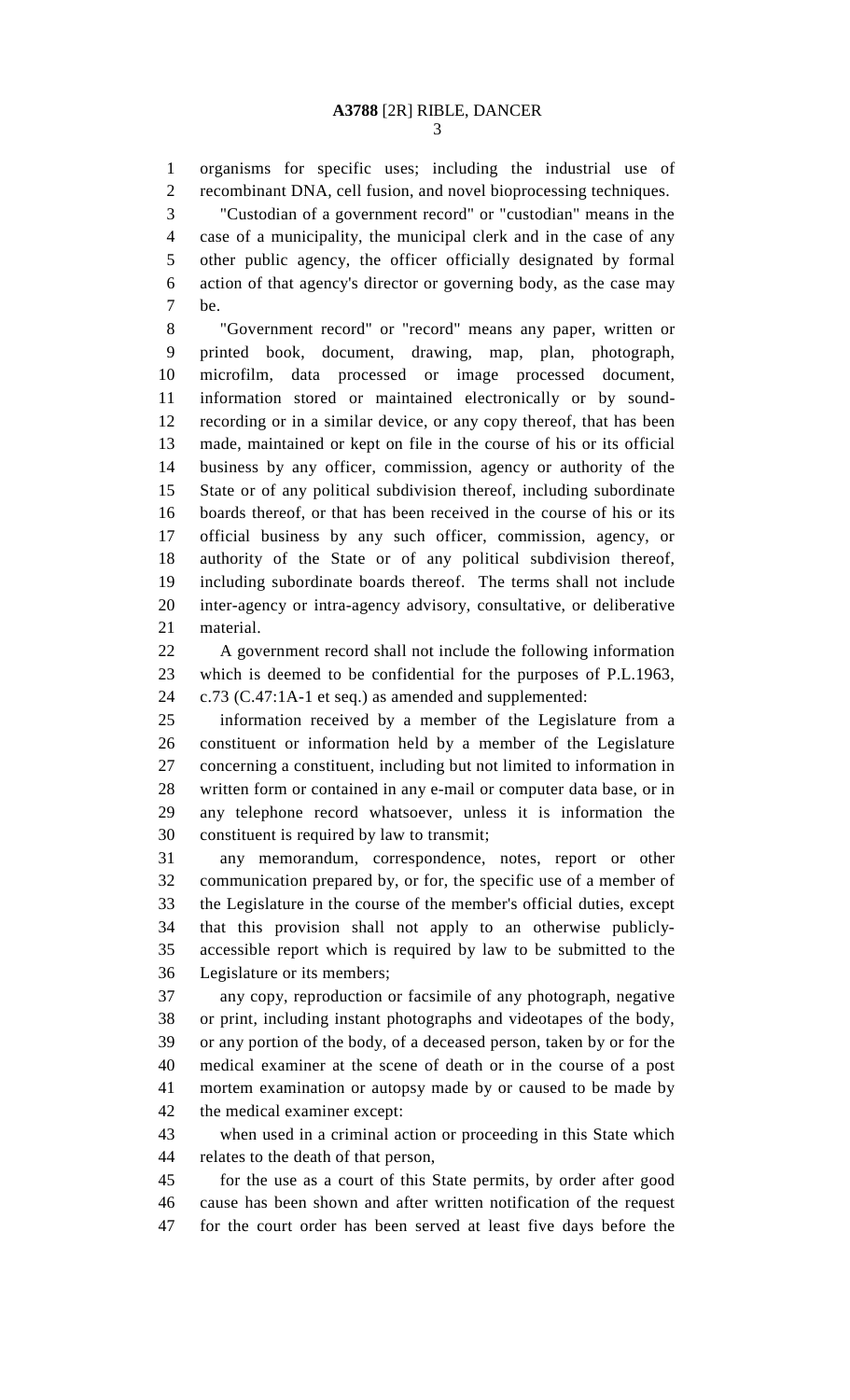4

1 order is made upon the county prosecutor for the county in which 2 the post mortem examination or autopsy occurred, 3 for use in the field of forensic pathology or for use in medical or 4 scientific education or research, or 5 for use by any law enforcement agency in this State or any other 6 state or federal law enforcement agency; 7 criminal investigatory records; 8 victims' records, except that a victim of a crime shall have access 9 to the victim's own records; 10 personal firearms records, except for use by any person 11 authorized by law to have access to these records or for use by any 12 government agency, including any court or law enforcement 13 agency, for purposes of the administration of justice; 14 <sup>1</sup> <u>personal identifying information received by the Division of</u> 15 Fish and Wildlife in the Department of Environmental Protection in 16 connection with the issuance of any license authorizing hunting 17 with a firearm. For the purposes of this paragraph, personal 18 identifying information shall include, but not be limited to, identity, 19 name, address, social security number, telephone number, fax 20 number, driver's license number, email address, or social media 21 address of any applicant or licensee;<sup>1</sup> 22 trade secrets and proprietary commercial or financial information 23 obtained from any source. For the purposes of this paragraph, trade 24 secrets shall include data processing software obtained by a public 25 body under a licensing agreement which prohibits its disclosure; 26 any record within the attorney-client privilege. This paragraph 27 shall not be construed as exempting from access attorney or 28 consultant bills or invoices except that such bills or invoices may be 29 redacted to remove any information protected by the attorney-client 30 privilege; 31 administrative or technical information regarding computer 32 hardware, software and networks which, if disclosed, would 33 jeopardize computer security; 34 emergency or security information or procedures for any 35 buildings or facility which, if disclosed, would jeopardize security 36 of the building or facility or persons therein; 37 security measures and surveillance techniques which, if 38 disclosed, would create a risk to the safety of persons, property, 39 electronic data or software; 40 information which, if disclosed, would give an advantage to 41 competitors or bidders; 42 information generated by or on behalf of public employers or 43 public employees in connection with any sexual harassment 44 complaint filed with a public employer or with any grievance filed 45 by or against an individual or in connection with collective 46 negotiations, including documents and statements of strategy or 47 negotiating position;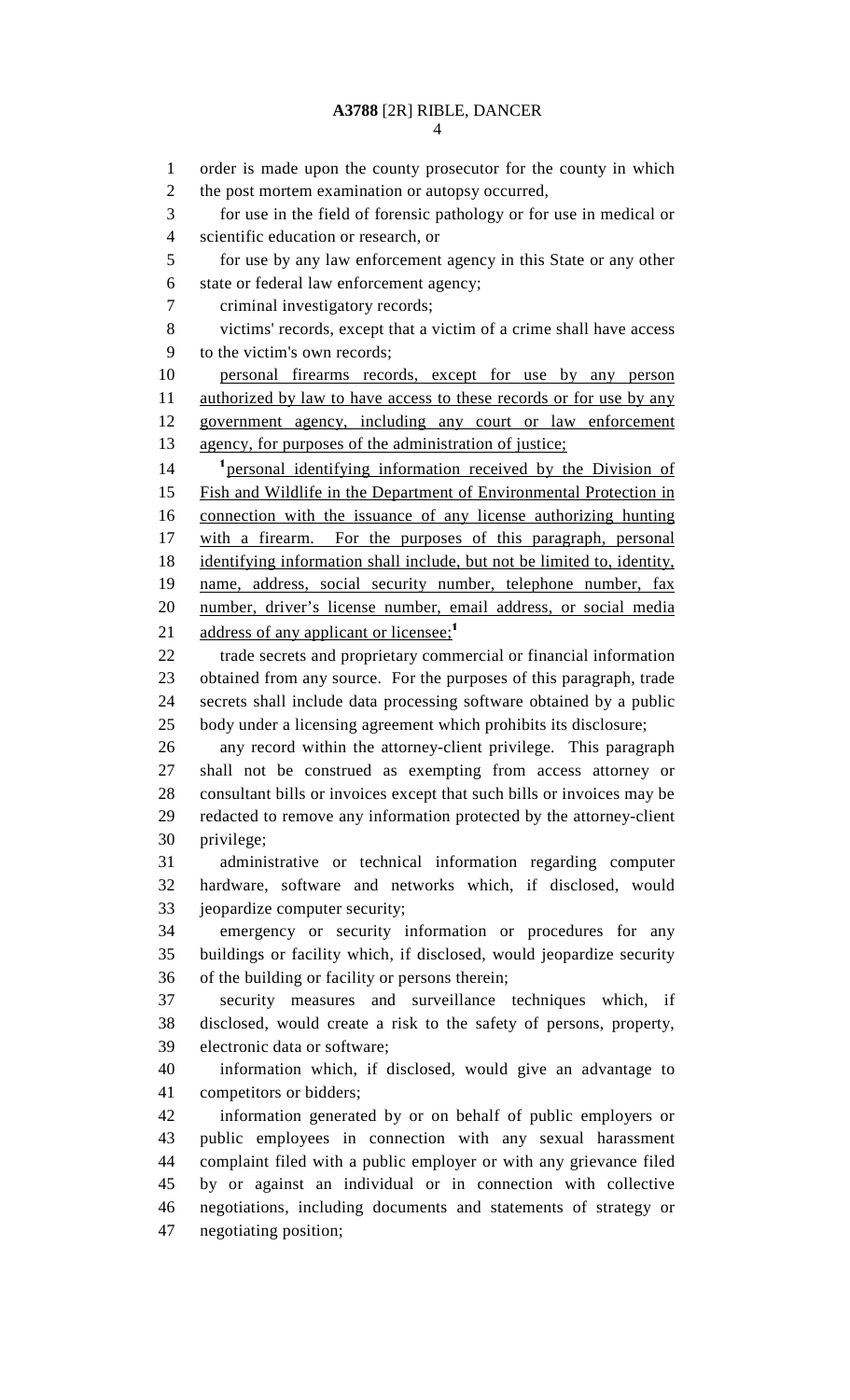1 information which is a communication between a public agency 2 and its insurance carrier, administrative service organization or risk 3 management office;

4 information which is to be kept confidential pursuant to court 5 order;

6 any copy of form DD-214, or that form, issued by the United 7 States Government, or any other certificate of honorable discharge, 8 or copy thereof, from active service or the reserves of a branch of 9 the Armed Forces of the United States, or from service in the 10 organized militia of the State, that has been filed by an individual 11 with a public agency, except that a veteran or the veteran's spouse 12 or surviving spouse shall have access to the veteran's own records; 13 and

14 that portion of any document which discloses the social security 15 number, credit card number, unlisted telephone number or driver 16 license number of any person; except for use by any government 17 agency, including any court or law enforcement agency, in carrying 18 out its functions, or any private person or entity acting on behalf 19 thereof, or any private person or entity seeking to enforce payment 20 of court-ordered child support; except with respect to the disclosure 21 of driver information by the New Jersey Motor Vehicle 22 Commission as permitted by section 2 of P.L.1997, c.188 (C.39:2- 23 3.4); and except that a social security number contained in a record 24 required by law to be made, maintained or kept on file by a public 25 agency shall be disclosed when access to the document or 26 disclosure of that information is not otherwise prohibited by State 27 or federal law, regulation or order or by State statute, resolution of 28 either or both houses of the Legislature, Executive Order of the 29 Governor, rule of court or regulation promulgated under the 30 authority of any statute or executive order of the Governor.

31 A government record shall not include, with regard to any public 32 institution of higher education, the following information which is 33 deemed to be privileged and confidential:

34 pedagogical, scholarly and/or academic research records and/or 35 the specific details of any research project conducted under the 36 auspices of a public higher education institution in New Jersey, 37 including, but not limited to research, development information, 38 testing procedures, or information regarding test participants, 39 related to the development or testing of any pharmaceutical or 40 pharmaceutical delivery system, except that a custodian may not 41 deny inspection of a government record or part thereof that gives 42 the name, title, expenditures, source and amounts of funding and 43 date when the final project summary of any research will be 44 available;

45 test questions, scoring keys and other examination data 46 pertaining to the administration of an examination for employment 47 or academic examination;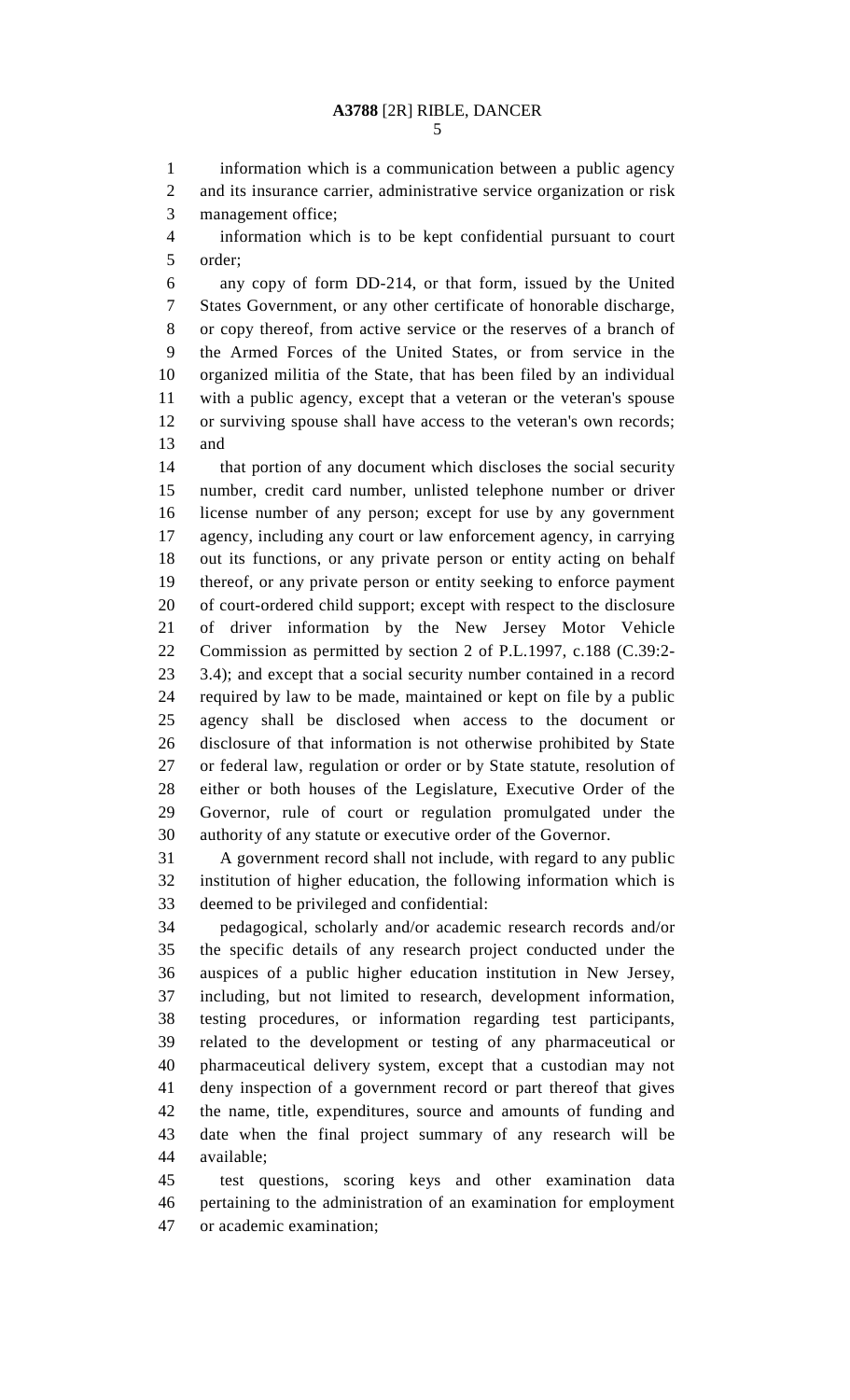6

1 records of pursuit of charitable contributions or records 2 containing the identity of a donor of a gift if the donor requires non-3 disclosure of the donor's identity as a condition of making the gift 4 provided that the donor has not received any benefits of or from the 5 institution of higher education in connection with such gift other 6 than a request for memorialization or dedication;

7 valuable or rare collections of books and/or documents obtained 8 by gift, grant, bequest or devise conditioned upon limited public 9 access;

10 information contained on individual admission applications; and 11 information concerning student records or grievance or 12 disciplinary proceedings against a student to the extent disclosure 13 would reveal the identity of the student.

<sup>1</sup>4 **Personal firearms record**" means any <sup>1</sup> information contained in  $15 \frac{a^1}{2}$  background investigation conducted by the chief of police, the 16 county prosecutor, or the Superintendent of State Police, of any 17 applicant for a permit to purchase a handgun, firearms identification 18 card license, or firearms registration; any application for a permit to 19 purchase a handgun, firearms identification card license, or firearms 20 registration; any document reflecting the issuance or denial of a 21 permit to purchase a handgun, firearms identification card license, 22 or firearms registration; and any permit to purchase a handgun, 23 firearms identification card license, or any firearms license, 24 certification, certificate, form of register, or registration statement.  $125$  <sup>1</sup>For the purposes of this paragraph, information contained in a 26 background investigation shall include, but not be limited to, 27 identity, name, address, social security number, phone number, fax 28 number, driver's license number, email address, social media 29 address of any applicant, licensee, registrant or permit holder.<sup>1</sup>

30 "Public agency" or "agency" means any of the principal 31 departments in the Executive Branch of State Government, and any 32 division, board, bureau, office, commission or other instrumentality 33 within or created by such department; the Legislature of the State 34 and any office, board, bureau or commission within or created by 35 the Legislative Branch; and any independent State authority, 36 commission, instrumentality or agency. The terms also mean any 37 political subdivision of the State or combination of political 38 subdivisions, and any division, board, bureau, office, commission or 39 other instrumentality within or created by a political subdivision of 40 the State or combination of political subdivisions, and any 41 independent authority, commission, instrumentality or agency 42 created by a political subdivision or combination of political 43 subdivisions.

44 "Law enforcement agency" means a public agency, or part 45 thereof, determined by the Attorney General to have law 46 enforcement responsibilities.

47 "Constituent" means any State resident or other person 48 communicating with a member of the Legislature.